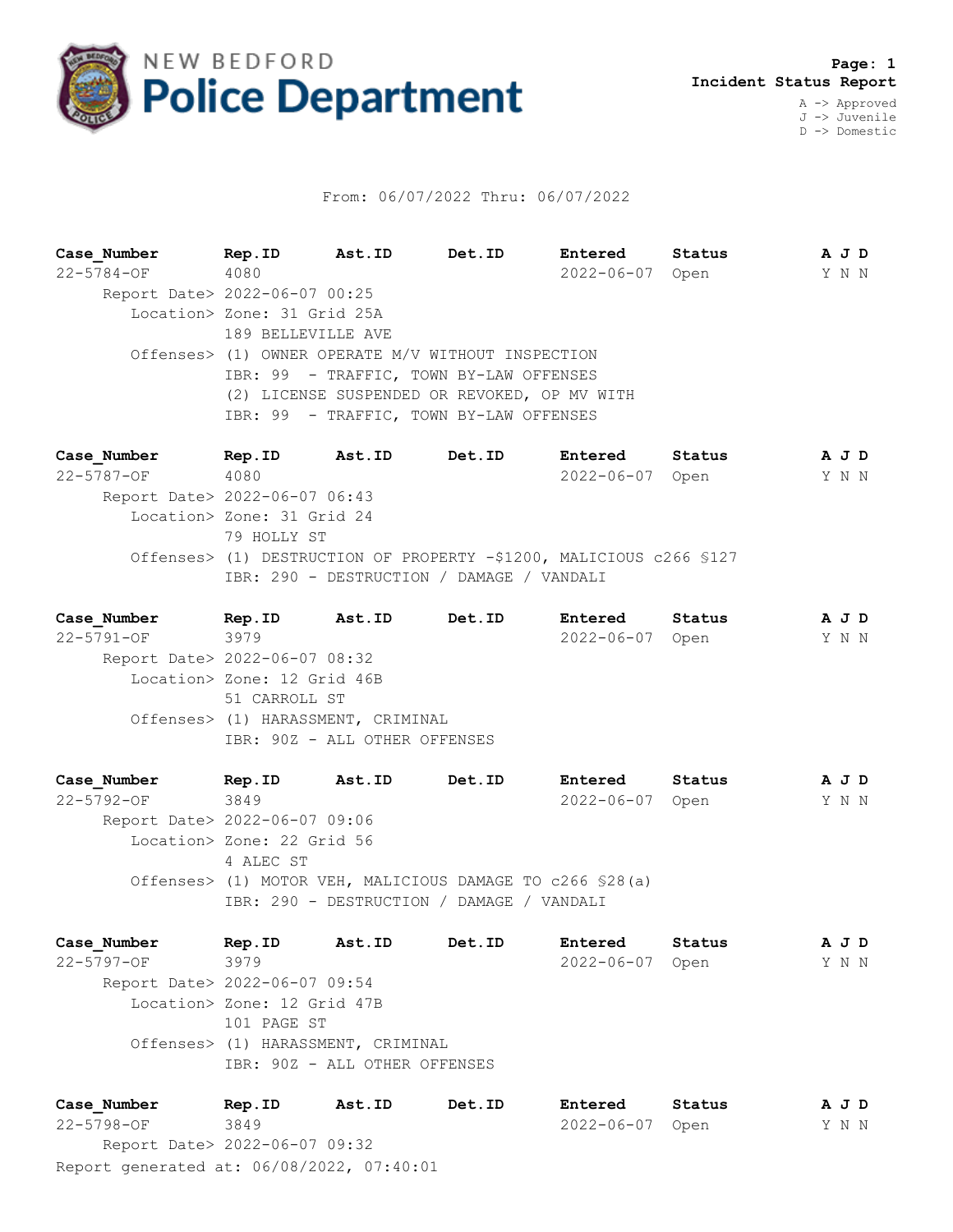

J -> Juvenile D -> Domestic

 Location> Zone: 22 Grid 56 225 FIELD ST Offenses> (1) DESTRUCTION OF PROPERTY -\$1200, MALICIOUS c266 §127 IBR: 290 - DESTRUCTION / DAMAGE / VANDALI

**Case\_Number Rep.ID Ast.ID Det.ID Entered Status A J D** 22-5802-OF 3762 2022-06-07 Open Y N N Report Date> 2022-06-07 11:14 Location> Zone: 13 Grid 33 171 CEDAR ST Offenses> (1) HARASSMENT, CRIMINAL IBR: 90Z - ALL OTHER OFFENSES

**Case\_Number Rep.ID Ast.ID Det.ID Entered Status A J D** 22-5805-OF 4127 2022-06-07 Open Y N N Report Date> 2022-06-07 11:16 Location> Zone: 33 Grid 14 126 RIVER RD Offenses> (1) MOTOR VEH, TAKING & STEALING PARTS IBR: 90Z - ALL OTHER OFFENSES

**Case\_Number Rep.ID Ast.ID Det.ID Entered Status A J D** 22-5806-OF 4127 2022-06-07 Open Y N N Report Date> 2022-06-07 11:42 Location> Zone: 33 Grid 14 2112 ACUSHNET AVE Offenses> (1) MOTOR VEH, TAKING & STEALING PARTS IBR: 90Z - ALL OTHER OFFENSES

**Case\_Number Rep.ID Ast.ID Det.ID Entered Status A J D** 22-5809-OF 3762 2022-06-07 Open Y N N Report Date> 2022-06-07 12:54 Location> Zone: 31 Grid 25A 53 BELLEVILLE AVE Offenses> (1) LARCENY UNDER \$1200 BY FALSE PRETENSE IBR: 23H - ALL OTHER LARCENY

**Case\_Number Rep.ID Ast.ID Det.ID Entered Status A J D** 22-5812-OF 3762 2022-06-07 Open Y N N Report Date> 2022-06-07 14:56 Location> Zone: 21 Grid 52 39 SOUTH ST Offenses> (1) LARCENY UNDER \$1200 SINGLE SCHEME c266 §30(1) IBR: 23H - ALL OTHER LARCENY

**Case\_Number Rep.ID Ast.ID Det.ID Entered Status A J D** 22-5816-OF 4060 3797 4038 2022-06-07 Open Y N N Report Date> 2022-06-07 15:34 Location> Zone: 14 Grid 39A

Report generated at: 06/08/2022, 07:40:01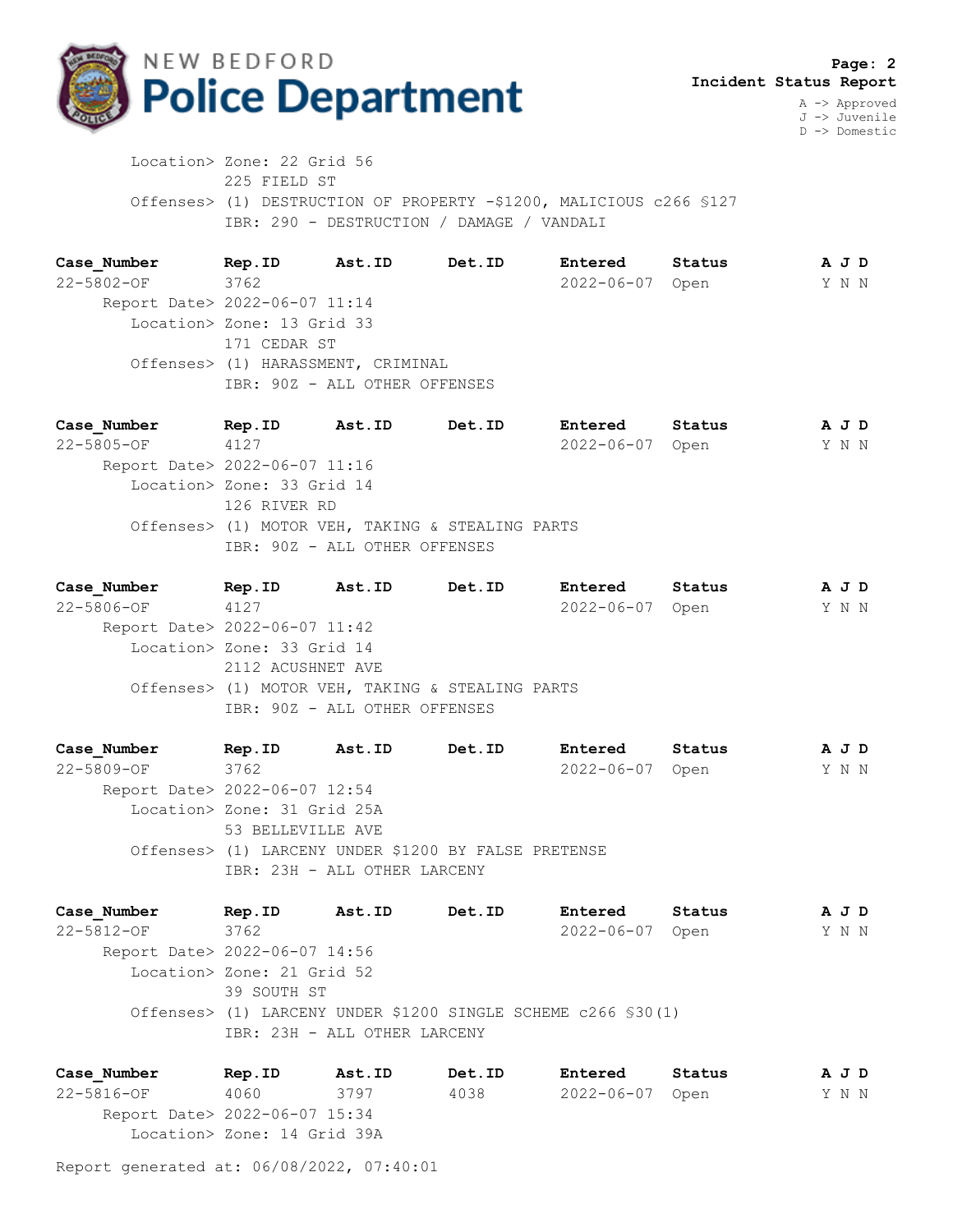

850 PLEASANT ST Offenses> (1) LARCENY FROM BUILDING IBR: 23D - THEFT FROM BUILDING

**Case\_Number Rep.ID Ast.ID Det.ID Entered Status A J D** 22-5817-OF 4102 4105 2022-06-07 Open Y N N Report Date> 2022-06-07 15:36 Location> Zone: 21 Grid 52 39 SOUTH ST Offenses> (1) SHOPLIFTING BY ASPORTATION IBR: 23C - SHOPLIFTING

**Case\_Number Rep.ID Ast.ID Det.ID Entered Status A J D** 22-5819-OF 4060 2022-06-07 Open Y N N Report Date> 2022-06-07 16:43 Location> Zone: 14 Grid 40A 63 MILL ST Offenses> (1) DESTRUCTION OF PROPERTY -\$1200, MALICIOUS c266 §127 IBR: 290 - DESTRUCTION / DAMAGE / VANDALI

| Case Number                   | Rep.ID                                   | Ast.ID | Det.ID                                  | Entered         | Status |  | A J D |  |
|-------------------------------|------------------------------------------|--------|-----------------------------------------|-----------------|--------|--|-------|--|
| $22 - 5822 - 0F$              | 4094                                     |        |                                         | 2022-06-07 Open |        |  | Y N N |  |
| Report Date> 2022-06-07 15:37 |                                          |        |                                         |                 |        |  |       |  |
|                               | Location> Zone: 21 Grid 53               |        |                                         |                 |        |  |       |  |
|                               | 570 ROUTE 18 SOUTH                       |        |                                         |                 |        |  |       |  |
|                               | Offenses> (1) UNLICENSED OPERATION OF MV |        |                                         |                 |        |  |       |  |
|                               |                                          |        | IBR: 99 - TRAFFIC, TOWN BY-LAW OFFENSES |                 |        |  |       |  |
|                               |                                          |        |                                         |                 |        |  |       |  |

**Case\_Number Rep.ID Ast.ID Det.ID Entered Status A J D** 22-5823-OF 4023 2022-06-07 Open Y N N Report Date> 2022-06-07 17:56 Location> Zone: 14 Grid 36 618 ACUSHNET AVE Offenses> (1) IDENTITY FRAUD IBR: 26C - IMPERSONATION

**Case\_Number Rep.ID Ast.ID Det.ID Entered Status A J D** 22-5825-OF 3957 2022-06-07 Open Y N N Report Date> 2022-06-07 16:39 Location> Zone: 35 Grid 28 47 CHEROKEE CT Offenses> (1) B&E VEHICLE/BOAT DAYTIME FOR FELONY IBR: 23F - THEFT FROM MOTOR VEHICLE (2) FIREARM, LARCENY OF IBR: 23H - ALL OTHER LARCENY (3) FIREARM, STORE IMPROP IBR: 520 - WEAPON LAW VIOLATIONS

| Case Number<br>Status<br>Entered<br>Rep.ID<br>Ast.ID<br><b>Det.ID</b> |  |  |  |  |  | A J D |
|-----------------------------------------------------------------------|--|--|--|--|--|-------|
|-----------------------------------------------------------------------|--|--|--|--|--|-------|

Report generated at: 06/08/2022, 07:40:01